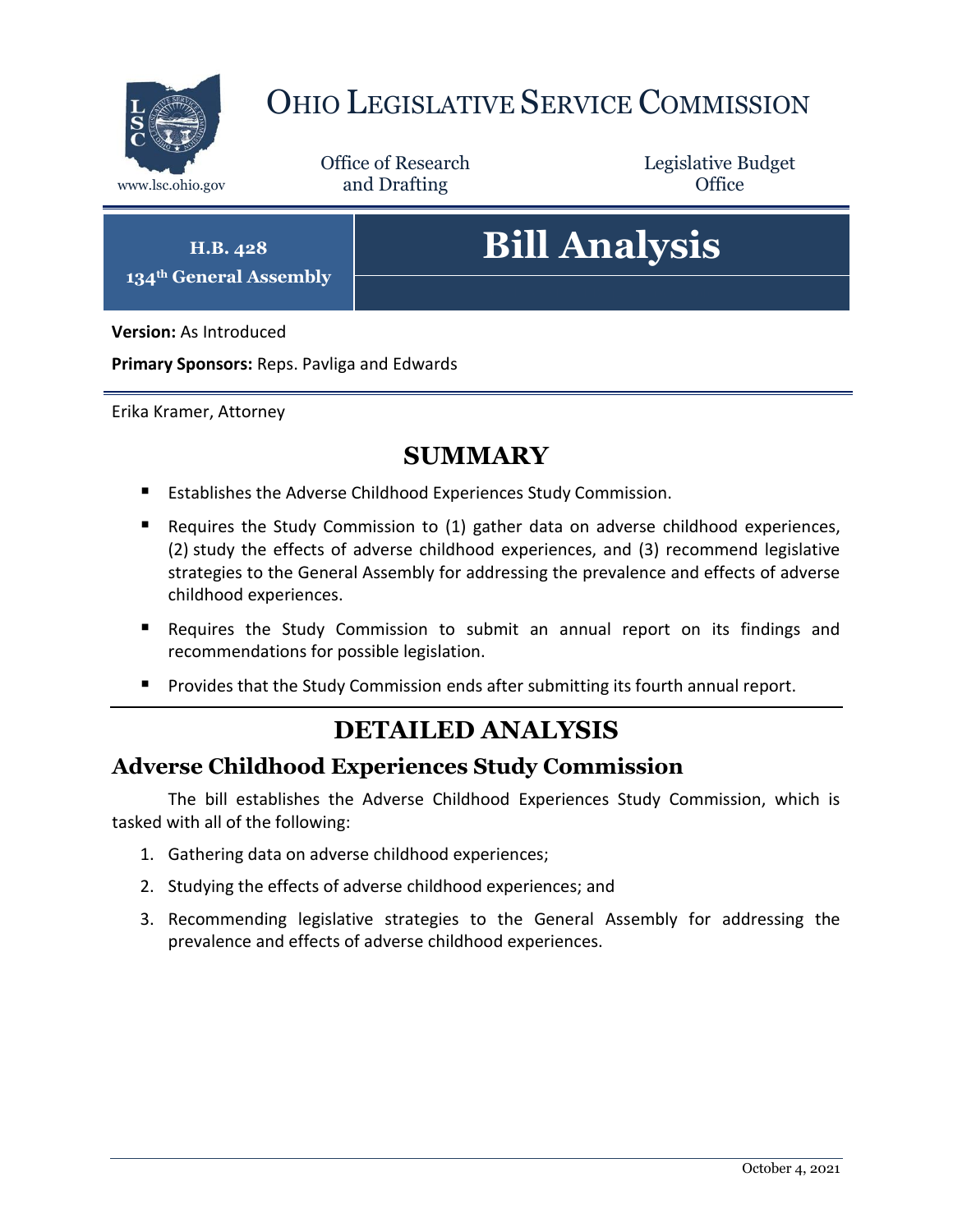Under the bill, adverse childhood experiences are potentially traumatic events that occur in childhood. They can include various forms of physical and emotional abuse, neglect, and household dysfunction.<sup>1</sup>

#### **Membership and appointment procedures**

The Study Commission consists of 14 members. The following members are to be appointed by the Governor:

- One social worker who has worked with children experiencing violence, abuse, and neglect;
- **Dimember 1** One current or former law enforcement officer with experience in community violence;
- One representative from an organization that serves adult suicide survivors;
- One individual who has earned a doctoral degree in a social science field who is an expert on child suicide and is employed as a professor or researcher;
- One current or former judge of a municipal or common pleas court;
- One psychologist;
- One psychologist who has experience treating chemical dependency and substance abuse;
- One physician;
- One individual who has earned a doctoral degree in a social science field who is an expert on family dynamics and is employed as a professor or researcher; and
- One representative of the Department of Job and Family Services.

The remaining members include: two members from the Senate (one from each party), both appointed by the Senate President, and two members from the House of Representatives (one from each party), both appointed by the Speaker of the House.<sup>2</sup>

The bill requires initial appointments to the Study Commission to be made within 60 days of the bill's effective date. Thereafter, appointments are to be made within 30 days of a vacancy. With each new General Assembly, the President of the Senate and Speaker of the House must make new appointments to the Study Commission.<sup>3</sup>

#### **Meetings and operation**

The Study Commission annually must select from among its members a chairperson and a vice-chairperson, by majority vote, as follows:

 $\overline{a}$ 

 $1$  R.C. 103.55(A) and (B).

 $^{2}$  R.C. 103.55(B).

 $3$  R.C. 103.55(D).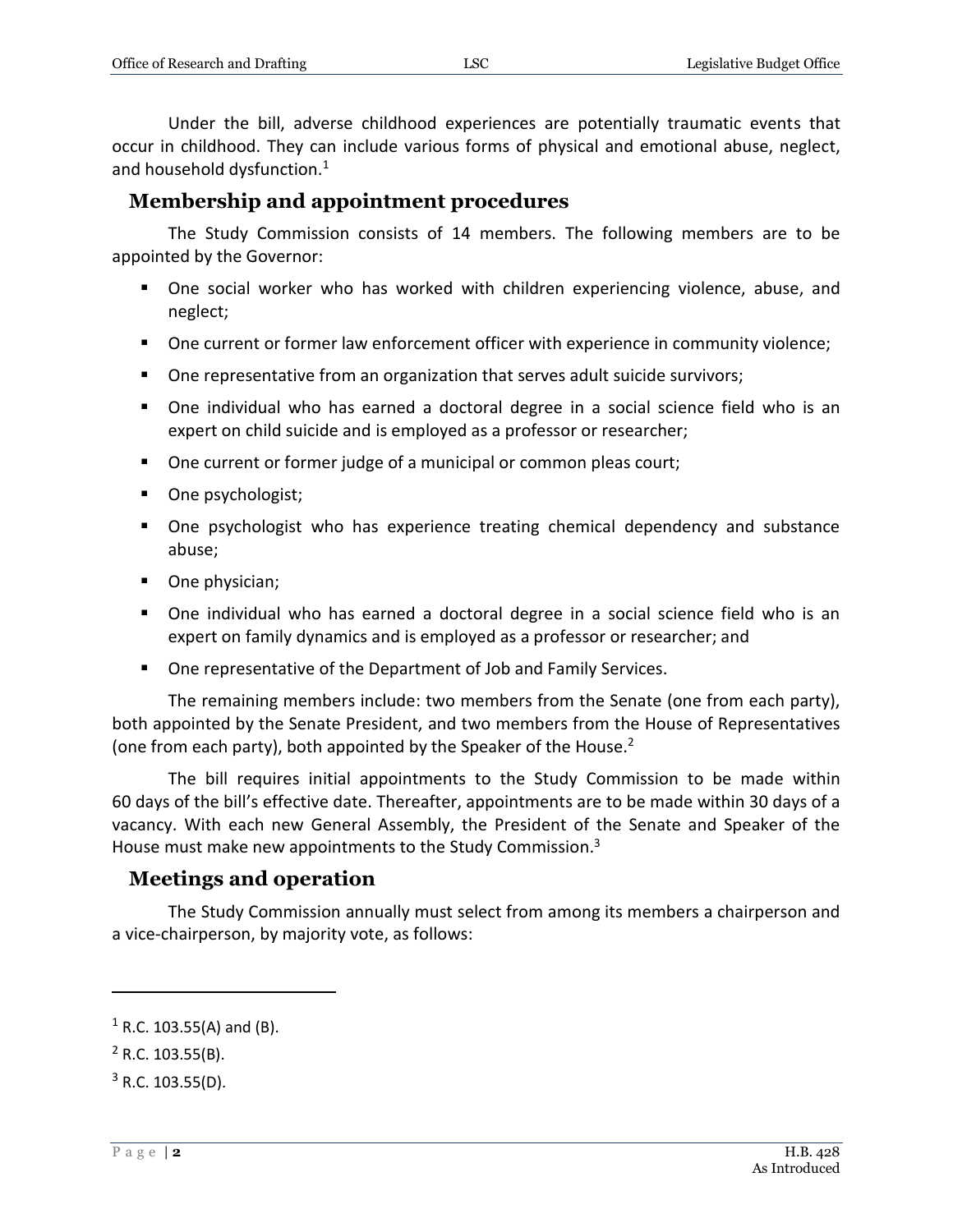- In odd-numbered years, the chairperson must be a Study Commission member from the Senate and the vice-chairperson must be a Study Commission member from the House of Representatives.
- In even numbered years, the chairperson must be a Study Commission member from the House of Representatives and the vice-chairperson must be a Study Commission member from the Senate.<sup>4</sup>

Members serve without compensation, except to the extent that serving on the Study Commission is considered part of the member's regular duties of employment. A member can be reimbursed for actual and necessary expenses incurred in the performance of the member's official Study Commission duties. 5

A majority of members constitutes a quorum to conduct Study Commission meetings. The bill requires the Study Commission to (1) comply with Ohio's open meetings and public records laws and (2) abide by the House of Representatives and Senate rules that pertain to decorum. Finally, the bill requires the General Assembly to provide meeting space, staff services, and other technical assistance to the Study Commission.<sup>6</sup>

The bill requires the Study Commission to hold its first meeting within 60 days after initial appointments are made. Thereafter, the Study Commission must meet once quarterly. The first meeting each year must be an organizational meeting to elect the chairperson and vice-chairperson and to set a calendar for the rest of the year. During one meeting each year, each member appointed by the Governor must present to the Study Committee information relevant to the member's area of experience, including suggestions for legislative approaches to address the prevalence and effects of adverse childhood experiences.<sup>7</sup>

#### **Annual reports**

The bill requires the Study Commission to prepare an annual report summarizing:

- 1. Information and data it collects regarding the prevalence and effects of adverse childhood experiences; and
- 2. Possible legislative strategies for addressing the prevalence and effects of adverse childhood experiences.

The Study Commission must submit a copy of each report to the General Assembly. The first report must be submitted within one year of the bill's effective date and subsequent

 $\overline{a}$ 

 $4$  R.C. 103.55(E).

 $5$  R.C. 103.55(F).

 $6$  R.C. 103.55(G), (H), and (I).

 $7 R.C. 103.551.$